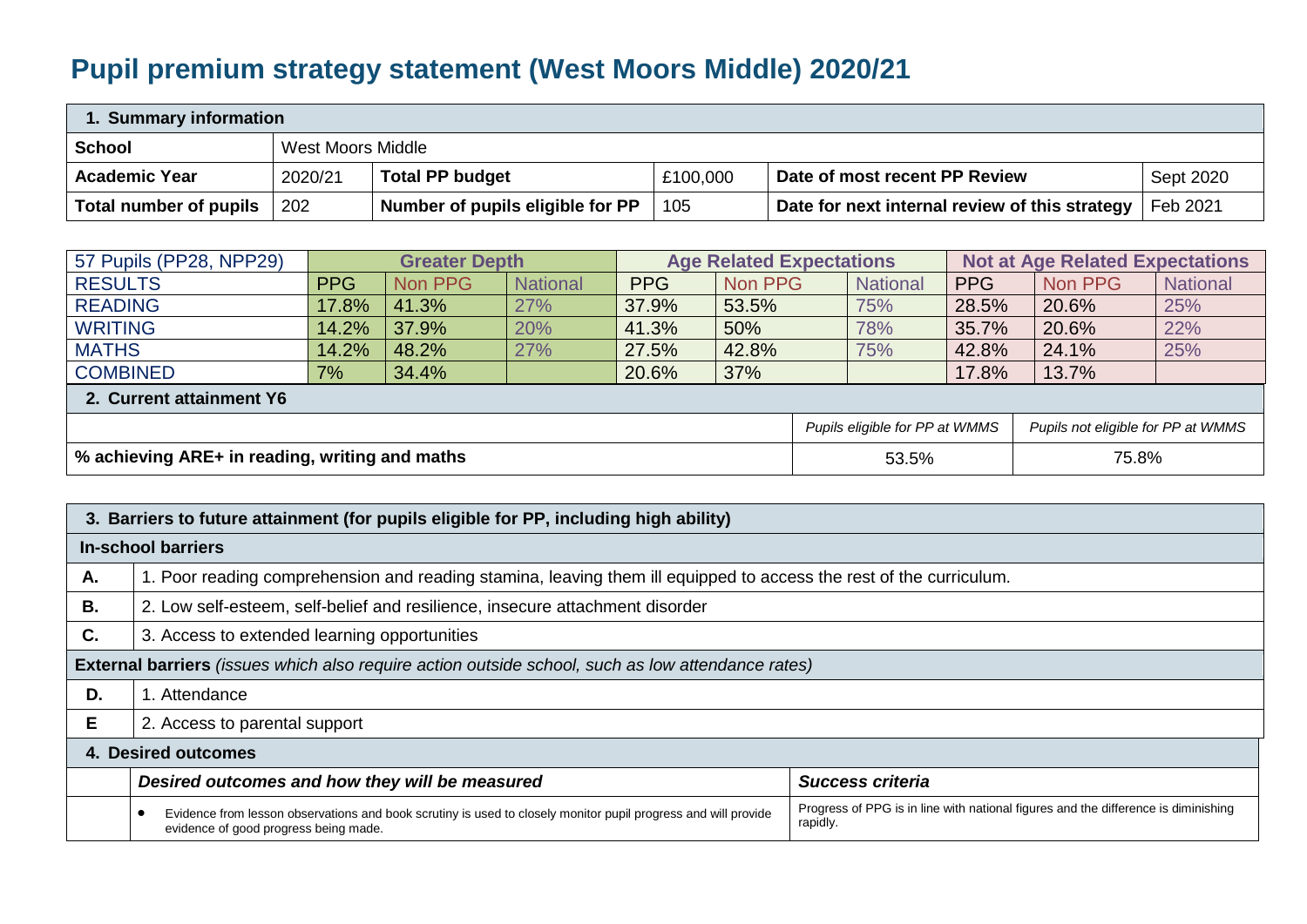| А.        | Reading interventions for PP children at class level are monitored for impact by subject leader and PP lead<br>Whole school timetable amended to include daily reading session from September 2020<br>$\bullet$<br>Progress towards narrowing the gap is analysed, acted upon and impacts positively on progress.<br>$\bullet$<br>Interventions will have a baseline and final outcome to measure the impact of the programme.<br>$\bullet$<br>Class teachers will measure the impact on work completed during lessons.<br>$\bullet$<br>Using CPD from PP to embed good practice in lessons, e.g. mark first approach, high quality feedback, knowing<br>pupils well, identification of barriers to learning, planning for PP pupils specifically in lessons.<br>Embedding metacognition practices, modelling 'how to learn' and 'how do I learn best?' | All pupils eligible for PP make at least expected progress in reading, writing and<br>maths so that all meet their target for attainment and progress.                                                                                                                                                                                                                                                                                                                                                                                                          |
|-----------|---------------------------------------------------------------------------------------------------------------------------------------------------------------------------------------------------------------------------------------------------------------------------------------------------------------------------------------------------------------------------------------------------------------------------------------------------------------------------------------------------------------------------------------------------------------------------------------------------------------------------------------------------------------------------------------------------------------------------------------------------------------------------------------------------------------------------------------------------------|-----------------------------------------------------------------------------------------------------------------------------------------------------------------------------------------------------------------------------------------------------------------------------------------------------------------------------------------------------------------------------------------------------------------------------------------------------------------------------------------------------------------------------------------------------------------|
| <b>B.</b> | All staff are aware of which children have these specific barriers through pupil voice questionnaires, transition<br>$\bullet$<br>information from First School, parent meetings.<br>Introduction of Zumos across the school to support mental well-being, timetabled sessions daily as a class and<br>$\bullet$<br>weekly for individuals<br>Positive Communication with parents - Go4Schools introduced Spring 2020 & Its Learning Platform introduced<br>September 2020, regular twitter feed updates, weekly newsletter, website blogs                                                                                                                                                                                                                                                                                                              | Pupil voice questionnaires show that these pupils feel safe and secure in school<br>environment, with lowered anxiety levels and are able to engage in lessons fully.<br>Pupil feedback during counselling sessions.<br>Reduction in number of pupils receiving consequence points on the shared<br>Google Drive for behaviour for homework, meaning PP pupils are in line or better<br>than the non-PP pupils.                                                                                                                                                 |
| C.        | All clubs run by school staff are free of charge, priority given to those eligible for PPG, club leaders to monitor<br>uptake.<br>Letters with reduced costs will be provided with follow up from trip leaders to check the PP uptake on each<br>$\bullet$<br>residential and any trips.<br>Provision of music tuition (part funded)<br>$\bullet$<br>Registers for after school clubs will be tracked to monitor PP numbers. Reasons for not attending (transport etc.)<br>$\bullet$<br>will be identified through pupil interviews and alternative provisions made where possible.                                                                                                                                                                                                                                                                     | All PP pupils who wish to take part in Residential Visits are not prevented due to<br>financial circumstances.<br>All PP pupils who wish to have Music tuition to learn how to play an instrument<br>are supported to do so (part/ fully funded depending on individual circumstances)<br>Outcomes in lessons linked to trips will be in line with non-pupil premium peers.<br>Pupils will feel included and able to access learning opportunities equally to their<br>peers                                                                                    |
| D.        | Improved attendance figures<br>$\bullet$<br>Reduction in fixed term and permanent exclusions<br>$\bullet$<br>All PPG pupils able to access online learning in the case of another lockdown.<br>$\bullet$                                                                                                                                                                                                                                                                                                                                                                                                                                                                                                                                                                                                                                                | PP pupils show improving attendance from 85.5% which brings them in line with<br>their peers (school target of 96%+) National attendance figures 95.3% (2018-19)<br>By the end of the year attendance of the PP cohort will be in line with or better<br>than National average for Primary and Secondary.                                                                                                                                                                                                                                                       |
| Е.        | Variety of resources that would enhance and maximise teaching and learning e.g. spellcheckers, electronic<br>dictionaries, guided reading books.<br>Letter home to all PP pupils, advising them of their eligibility for extra funding.<br>$\bullet$<br>Advance notice given to PP parents of forthcoming virtual parents' evenings, reminders sent prior to the<br>appointment time.                                                                                                                                                                                                                                                                                                                                                                                                                                                                   | Pupils attending homework club will be recorded.<br>Numbers of consequences for late homework will be monitored.<br>Drop ins will monitor pupil use of resources purchased to improve learning in<br>school and at home.<br>Numbers of PP eligible parents attending virtual parents' evenings will be<br>recorded and tracked across the year. Non-attending parents will be contacted<br>and offered alternative appointment times, organized by PP lead and subject<br>teachers.<br>All PP eligible pupils will be offered the chance to join homework club. |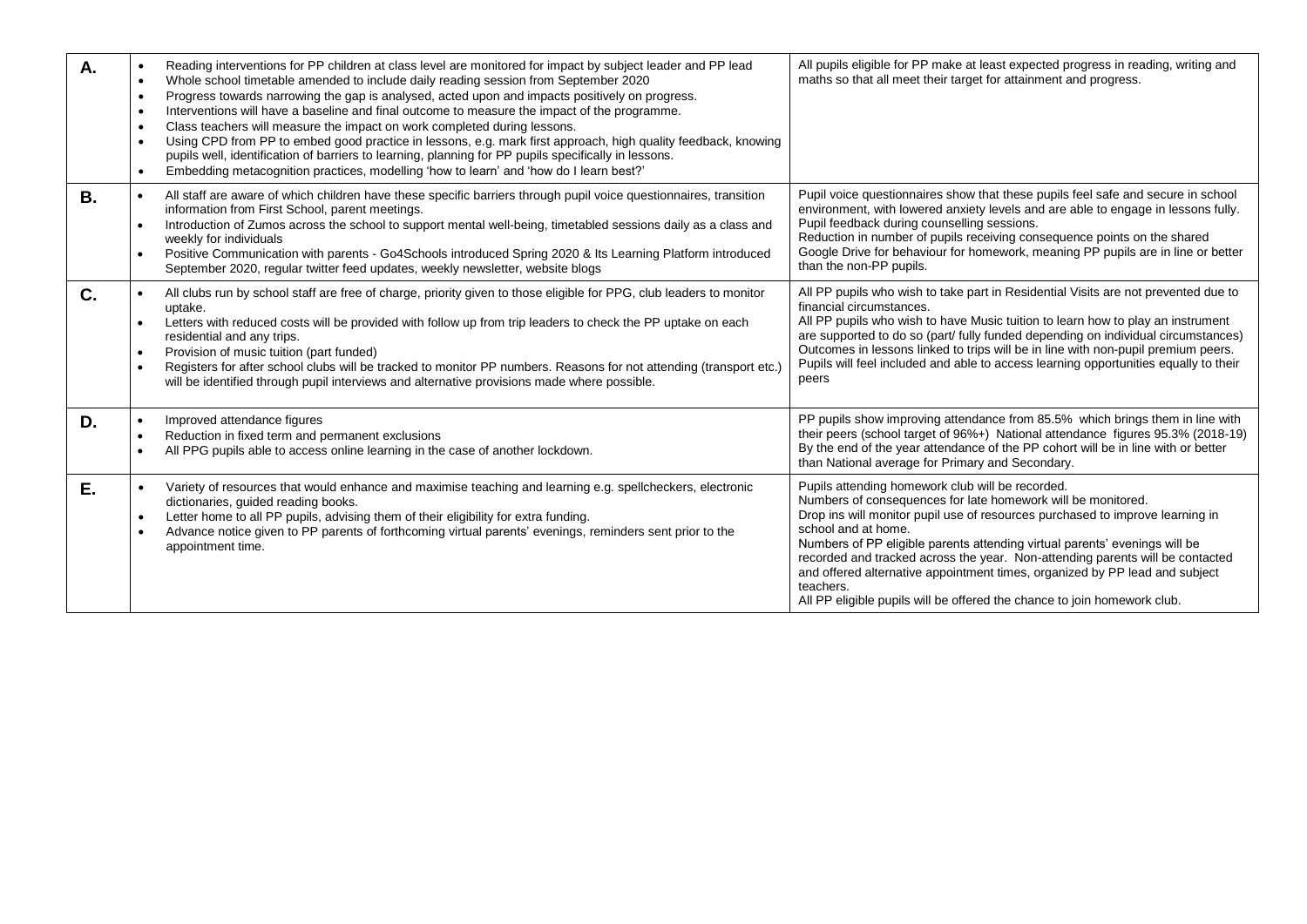| 5. Planned expenditure                                                                                                                                                                   |                                                                                                           |                                                                                                                                                                                                                                                                                                                                                                                                                                                                                               |                                                                                                                                                                                                                                                                                                                                                                                                                                                                                                                                                                       |                   |                                                                                |  |  |  |  |
|------------------------------------------------------------------------------------------------------------------------------------------------------------------------------------------|-----------------------------------------------------------------------------------------------------------|-----------------------------------------------------------------------------------------------------------------------------------------------------------------------------------------------------------------------------------------------------------------------------------------------------------------------------------------------------------------------------------------------------------------------------------------------------------------------------------------------|-----------------------------------------------------------------------------------------------------------------------------------------------------------------------------------------------------------------------------------------------------------------------------------------------------------------------------------------------------------------------------------------------------------------------------------------------------------------------------------------------------------------------------------------------------------------------|-------------------|--------------------------------------------------------------------------------|--|--|--|--|
| 2020/21<br>Academic year                                                                                                                                                                 |                                                                                                           |                                                                                                                                                                                                                                                                                                                                                                                                                                                                                               |                                                                                                                                                                                                                                                                                                                                                                                                                                                                                                                                                                       |                   |                                                                                |  |  |  |  |
| The three headings below enable schools to demonstrate how they are using the pupil premium to improve classroom pedagogy, provide targeted support and support whole school strategies. |                                                                                                           |                                                                                                                                                                                                                                                                                                                                                                                                                                                                                               |                                                                                                                                                                                                                                                                                                                                                                                                                                                                                                                                                                       |                   |                                                                                |  |  |  |  |
| i. Quality of teaching for all                                                                                                                                                           |                                                                                                           |                                                                                                                                                                                                                                                                                                                                                                                                                                                                                               |                                                                                                                                                                                                                                                                                                                                                                                                                                                                                                                                                                       |                   |                                                                                |  |  |  |  |
| <b>Desired outcome</b>                                                                                                                                                                   | Chosen action / approach<br>Costs                                                                         | What is the evidence and rationale for this<br>choice?                                                                                                                                                                                                                                                                                                                                                                                                                                        | How will you ensure it is implemented<br>well?                                                                                                                                                                                                                                                                                                                                                                                                                                                                                                                        | <b>Staff lead</b> | When will you review<br>implementation?                                        |  |  |  |  |
|                                                                                                                                                                                          | Leadership Release for AHT<br>to track and monitor progress<br>of those entitled to PPG                   | Increased awareness of pupils entitled to PPG,<br>Regular tracking by teachers and subject<br>monitoring of PPG impact<br>leaders.<br>Progress towards narrowing the gap is<br>analysed and acted upon where necessary<br>Class teachers will measure the impact on<br>work completed during lessons.                                                                                                                                                                                         |                                                                                                                                                                                                                                                                                                                                                                                                                                                                                                                                                                       | SS                | Dec 2020<br>April 2021<br>June 2021                                            |  |  |  |  |
| All pupils eligible for PP<br>make at least expected<br>progress in reading, writing<br>and maths so that all meet<br>their target for attainment<br>and progress.                       | Creating streamed teaching<br>groups in Year 5. 6, 7 and<br>Year 8.                                       | Small class size enabling teachers to work more<br>closely with students and provide effective<br>feedback on their learning EEF research this<br>impacts up to $+8$ months progress<br>In line with EEF research high quality teaching<br>includes: Explicit teaching, scaffolding. Cognitive<br>and metacognitive strategies as well as flexible<br>groupings                                                                                                                               | Monitor attainment of progress of groups<br>and amend as required to maximise<br>progress                                                                                                                                                                                                                                                                                                                                                                                                                                                                             | DC/DE/CW          | Dec 2020<br>April 2021<br>June 2021                                            |  |  |  |  |
|                                                                                                                                                                                          | Specific evidence based<br>interventions, linked to<br>baseline tests, and individual<br>needs identified | EEF research shows that brief 15 -45 minute<br>session 3-5 times per week over a sustained<br>period of 8 -20 weeks, planned by a teacher with<br>assessments used to pinpoint areas of focus and<br>track pupil progress. Timetabled interventions in<br>small groups of children with similar needs<br>Provision of training to LSAs                                                                                                                                                        | Timetabled interventions in small groups of<br>children with similar needs<br>Provision of training to LSAs<br>Quality First Teaching/ precision teaching<br>Etc.                                                                                                                                                                                                                                                                                                                                                                                                     | DE/AT             | Oct 2020<br>Dec 2020<br>Feb 2021<br>April 2021<br>May 2021<br><b>July 2021</b> |  |  |  |  |
| Continued professional<br>development for staff through<br>workshops and courses to<br>maintain and further enhance<br>Quality First Teaching (QFT) &<br>subject leadership.             |                                                                                                           | Impact of QFT Good teaching is the most<br>important lever schools have to improve outcomes<br>for disadvantaged pupils according to the EEF<br>guidance on using the Pupil Premium Grant.<br>Provision of Middle Leadership Training starting in<br>Autumn 2<br>Investment in subscription for staff to access<br>virtual CPD with webinars/courses delivered by<br>leading experts. CPD certificates provided upon<br>completion.<br>Member of teachers to the National Teaching<br>College | Using CPD from PP to embed good<br>practice in lessons e.g. mark first<br>approach, high quality feedback, knowing<br>pupils well, identification of barriers to<br>learning, planning for PP pupils specifically<br>in lessons.<br>Work scrutiny, drop-ins<br>Provision of Middle Leadership Training<br>starting in Autumn 2<br>Investment in subscription for staff to<br>access virtual CPD with webinars/courses<br>delivered by leading experts. CPD<br>certificates provided upon completion.<br>Member of teachers to the National<br><b>Teaching College</b> | <b>DE</b>         | Oct 2020<br>Dec 2020<br>Feb 2021<br>April 2021<br>May 2021<br><b>July 2021</b> |  |  |  |  |
|                                                                                                                                                                                          | Attachment training for all staff                                                                         | All staff to understanding and use effective<br>strategies to support pupils with insecure<br>attachment so they can learn and make progress                                                                                                                                                                                                                                                                                                                                                  | Deliver - staff have attended Attachment<br>training - CW/ DC / AD, analyse CPD<br>evaluations and follow up where<br>necessary.                                                                                                                                                                                                                                                                                                                                                                                                                                      | <b>DE</b>         | Feb 2021                                                                       |  |  |  |  |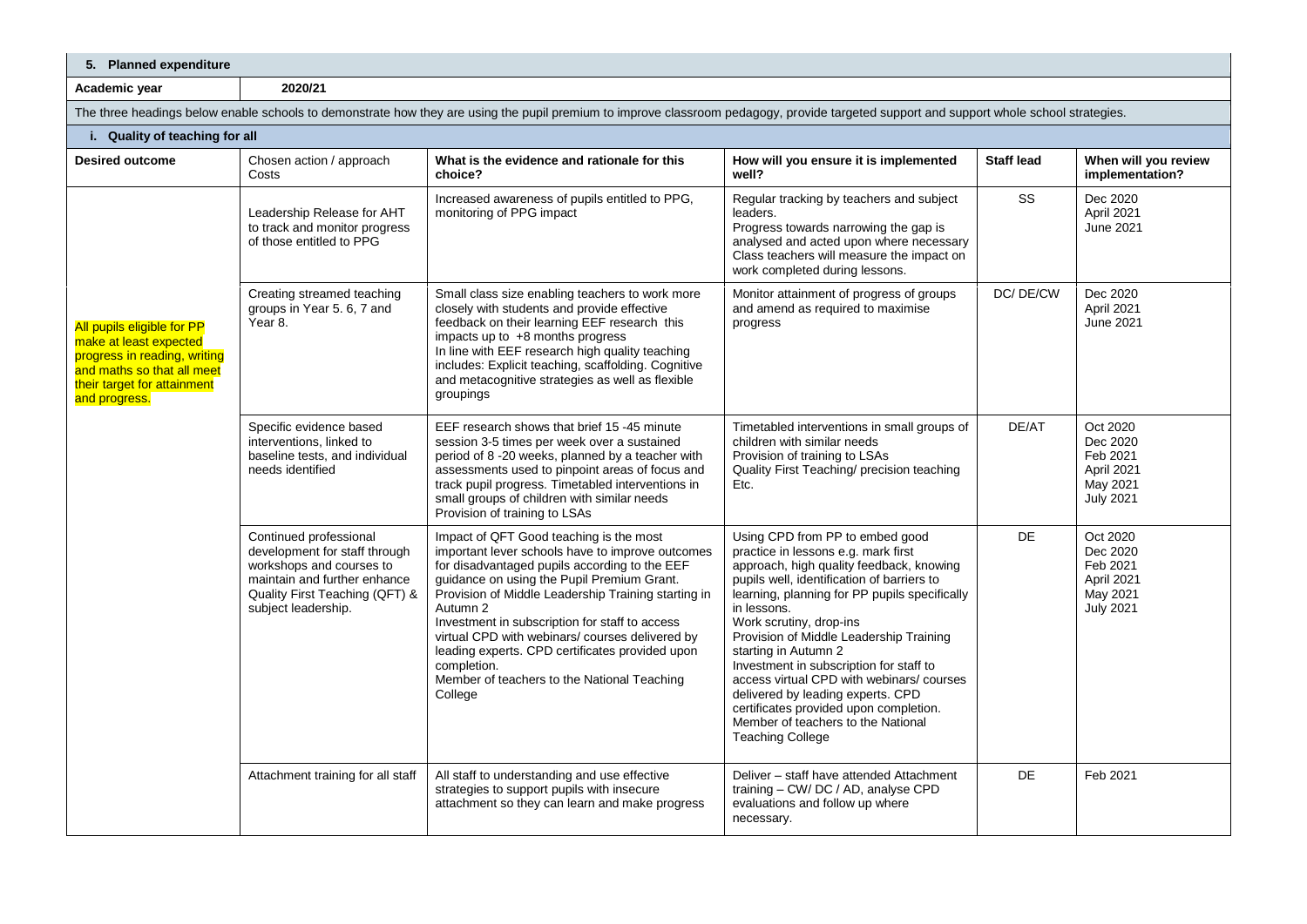| <b>Total budgeted cost</b>                                                                                                                                                                                                                                                                                                                                                                                                                                                            |                                                                                                                                                                 |                                                                                                                                                                                                                                                                                                 |           |                                             |                                                                                                                                                                                                                       |                                                                    | £50000    |                                       |                |                                                                    |                                         |           |
|---------------------------------------------------------------------------------------------------------------------------------------------------------------------------------------------------------------------------------------------------------------------------------------------------------------------------------------------------------------------------------------------------------------------------------------------------------------------------------------|-----------------------------------------------------------------------------------------------------------------------------------------------------------------|-------------------------------------------------------------------------------------------------------------------------------------------------------------------------------------------------------------------------------------------------------------------------------------------------|-----------|---------------------------------------------|-----------------------------------------------------------------------------------------------------------------------------------------------------------------------------------------------------------------------|--------------------------------------------------------------------|-----------|---------------------------------------|----------------|--------------------------------------------------------------------|-----------------------------------------|-----------|
| <b>IMPACT</b>                                                                                                                                                                                                                                                                                                                                                                                                                                                                         |                                                                                                                                                                 |                                                                                                                                                                                                                                                                                                 |           |                                             |                                                                                                                                                                                                                       |                                                                    |           |                                       |                |                                                                    |                                         |           |
| <b>PPG</b>                                                                                                                                                                                                                                                                                                                                                                                                                                                                            |                                                                                                                                                                 | <b>Reading</b>                                                                                                                                                                                                                                                                                  |           |                                             |                                                                                                                                                                                                                       | <b>Writing</b>                                                     |           |                                       |                | <b>Maths</b>                                                       |                                         |           |
|                                                                                                                                                                                                                                                                                                                                                                                                                                                                                       | Y <sub>5</sub>                                                                                                                                                  | <b>Y6</b>                                                                                                                                                                                                                                                                                       | <b>Y7</b> | <b>Y8</b>                                   | Y <sub>5</sub>                                                                                                                                                                                                        | <b>Y6</b>                                                          | <b>Y7</b> | <b>Y8</b>                             | Y <sub>5</sub> | <b>Y6</b>                                                          | <b>Y7</b>                               | <b>Y8</b> |
| Summer 2020<br>Data point 01/07/2020                                                                                                                                                                                                                                                                                                                                                                                                                                                  | 77.4%                                                                                                                                                           | 53.5%                                                                                                                                                                                                                                                                                           | 40%       | 52.3%                                       | 61.2%                                                                                                                                                                                                                 | 50%                                                                | 35%       | 57%                                   | 64.5%          | 42.8%                                                              | 60%                                     | 52%       |
| Summer 2021<br>37.9%<br>Data point 01/07/2021                                                                                                                                                                                                                                                                                                                                                                                                                                         |                                                                                                                                                                 | 71.3%                                                                                                                                                                                                                                                                                           | 31%       | 26.3%                                       | 37.9%                                                                                                                                                                                                                 | 64.2%                                                              | 31%       | 26.3%                                 | 34.4%          | 57.1%                                                              | 17.2%                                   | 36.8%     |
| Summer 2020: Data based on *Teacher Assessment looking at ARE & above, Year 6 results based on End of Key Stage 2 Teacher Assessment<br>Summer 2021: Data based on *GL assessments yielding standardised scores in Years 5, 7, & 8, looking at 100+SAS = ARE & above, Year 6 results based on End of Key Stage 2 Teacher<br><b>Assessment</b><br>*Direct comparisons cannot be made due to teacher assessments being used in 2020 and standardised GL assessments being used in 2021. |                                                                                                                                                                 |                                                                                                                                                                                                                                                                                                 |           |                                             |                                                                                                                                                                                                                       |                                                                    |           |                                       |                |                                                                    |                                         |           |
| ii. Targeted support                                                                                                                                                                                                                                                                                                                                                                                                                                                                  |                                                                                                                                                                 |                                                                                                                                                                                                                                                                                                 |           |                                             |                                                                                                                                                                                                                       |                                                                    |           |                                       |                |                                                                    |                                         |           |
| <b>Desired outcome</b>                                                                                                                                                                                                                                                                                                                                                                                                                                                                | Chosen action/approach                                                                                                                                          | choice?                                                                                                                                                                                                                                                                                         |           | What is the evidence and rationale for this |                                                                                                                                                                                                                       | How will you ensure it is implemented<br>well?                     |           |                                       |                | Staff lead                                                         | When will you review<br>implementation? |           |
| All pupils eligible for PP<br>make at least expected<br>progress in reading, writing<br>and maths so that all meet<br>their target for attainment<br>and progress.                                                                                                                                                                                                                                                                                                                    | Deploy core subject leaders<br>and teaching assistants for<br>one-to-one and small group<br>work on personalised<br>programmes of learning and<br>interventions | EEF research shows +4 months progress for small<br>group tuition.<br>EEF research shows that brief 15 -45 minute<br>session 3-5 times per week over a sustained<br>period of 8 -20 weeks, planned by a teacher with<br>assessments used to pinpoint areas of focus and<br>track pupil progress. |           |                                             | Interventions for PP children at class level<br>are monitored for impact by subject leader<br>and PP lead<br>Interventions will have a baseline and final<br>outcome to measure the progress during<br>the programme. |                                                                    |           |                                       | DC             | Dec 2020<br>Feb 2021<br>April 2021<br>May 2021<br><b>July 2021</b> |                                         |           |
| All pupils eligible for PP<br><b>CW</b><br>Additional tuition to support<br>Accelerated reader EEF research evidence shows<br>Interventions for PP children at class level<br>make at least expected<br>target groups in Reading $-$<br>+5 months progress<br>are monitored for impact by subject leader<br>progress in reading so that<br><b>Accelerated Reader</b><br>and PP lead<br>all meet their target for<br>attainment and progress.                                          |                                                                                                                                                                 |                                                                                                                                                                                                                                                                                                 |           |                                             |                                                                                                                                                                                                                       | Dec 2020<br>Feb 2021<br>April 2021<br>May 2021<br><b>July 2021</b> |           |                                       |                |                                                                    |                                         |           |
| Total budgeted cost                                                                                                                                                                                                                                                                                                                                                                                                                                                                   |                                                                                                                                                                 |                                                                                                                                                                                                                                                                                                 |           |                                             |                                                                                                                                                                                                                       |                                                                    |           |                                       | £45,000        |                                                                    |                                         |           |
| iii. Other approaches                                                                                                                                                                                                                                                                                                                                                                                                                                                                 |                                                                                                                                                                 |                                                                                                                                                                                                                                                                                                 |           |                                             |                                                                                                                                                                                                                       |                                                                    |           |                                       |                |                                                                    |                                         |           |
| <b>Desired outcome</b>                                                                                                                                                                                                                                                                                                                                                                                                                                                                | Chosen action/approach                                                                                                                                          | choice?                                                                                                                                                                                                                                                                                         |           | What is the evidence and rationale for this |                                                                                                                                                                                                                       | well?                                                              |           | How will you ensure it is implemented |                | <b>Staff lead</b>                                                  | When will you review<br>implementation? |           |